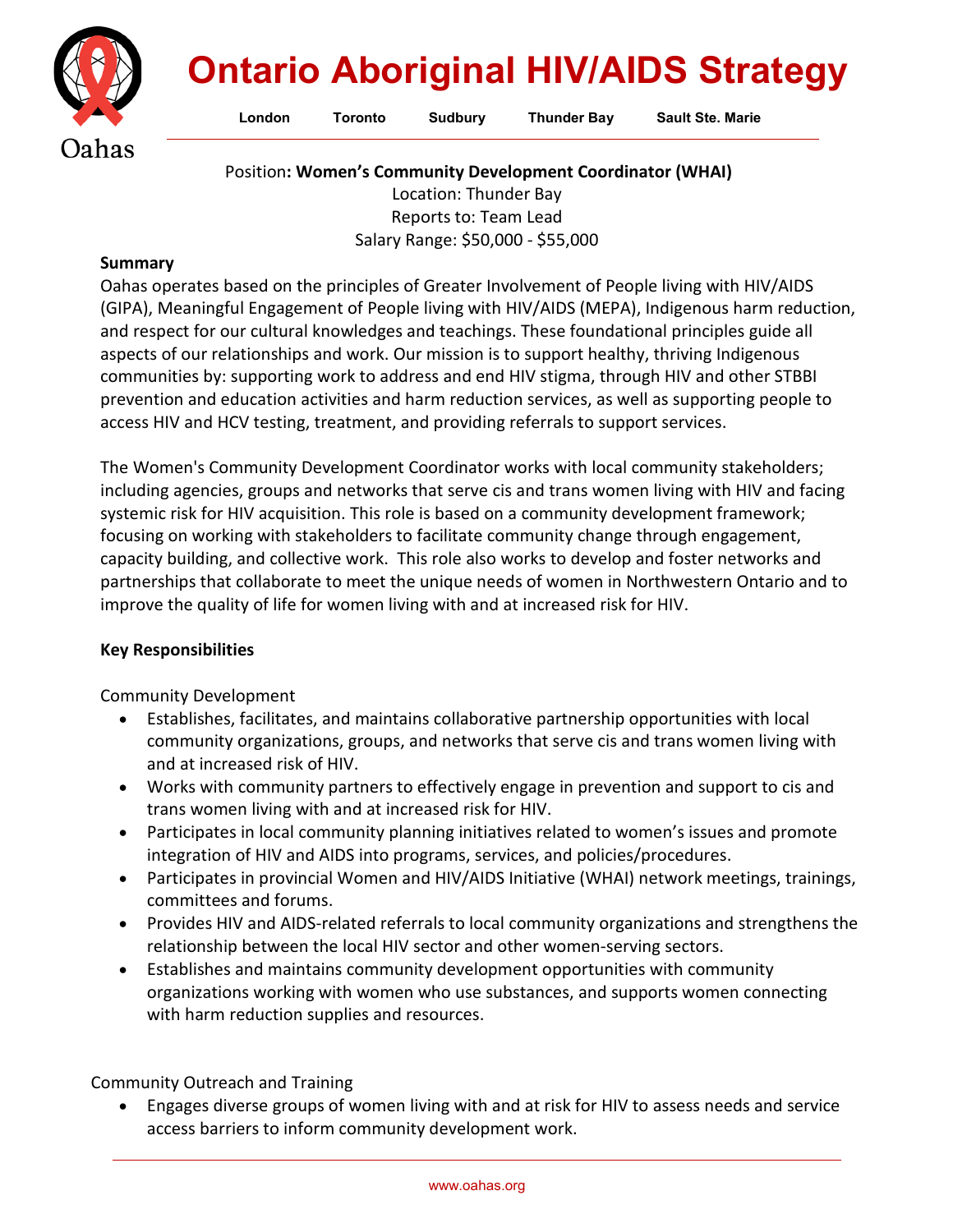- Develops, evaluates, and modifies adult education models, frameworks, and workshops to ensure the goals of the program are achieved and the needs of those requesting training are met.
- Accesses up to date local research and culturally grounded resources to inform the content of trainings and workshops.
- Delivers educational training and workshop modules to local agencies and groups that serve women, with the aim of increasing their capacity to integrate HIV and AIDS prevention services and reduce HIV stigma.
- Develops presentations on a broad range of HIV related issues impacting women, including safer sex, safer drug use, harm reduction, and HIV prevention strategies for those living with HIV (e.g., poz prevention).
- Identifies and/or supports the development of policies and procedures to advance HIV and AIDS services for women and promotes these within organizations that serve women.

Resource Development & Distribution

- Contributes to the development of women-specific resources in collaboration with the Provincial Initiative (WHAI).
- Maintains and distributes current resource materials and other HIV and risk reduction tools (e.g., insertive condoms) to community partners, as available and required.
- Works collaboratively with Oahas team to integrate Indigenous cis and trans women's perspectives in PrEP messaging and resources for Indigenous community
- Contributes to joint projects with community partners to enhance the response to women's HIV prevention and support needs.

Research & Program Evaluation

- Provides accurate data to allow complete reports required by the project funder (AIDS Bureau, Ministry of Health & Long-Term Care).
- Supports local and provincial research in areas related to women and HIV.
- Participates in monitoring and program evaluation activities to ensure optimal quality of service delivery to local communities.
- Identifies gaps and challenges in the response to women's HIV prevention and support needs and suggest strategies to address them.

Administrative and General Duties

- Participate on teams and external committees to communicate information, resolve problems and achieve the goals of the organization.
- Ongoing program reporting, data collection, file maintenance and records management.
- Ongoing compliance with Oahas policies and procedures is a requirement for this job.
- May be required to assist with projects and other agency initiatives.

## **Qualifications**

- Minimum of three (3) years' work experience in health promotion or community development; post-secondary degree or diploma in a relevant discipline.
- Demonstrated knowledge and experience in developing and delivering adult education and